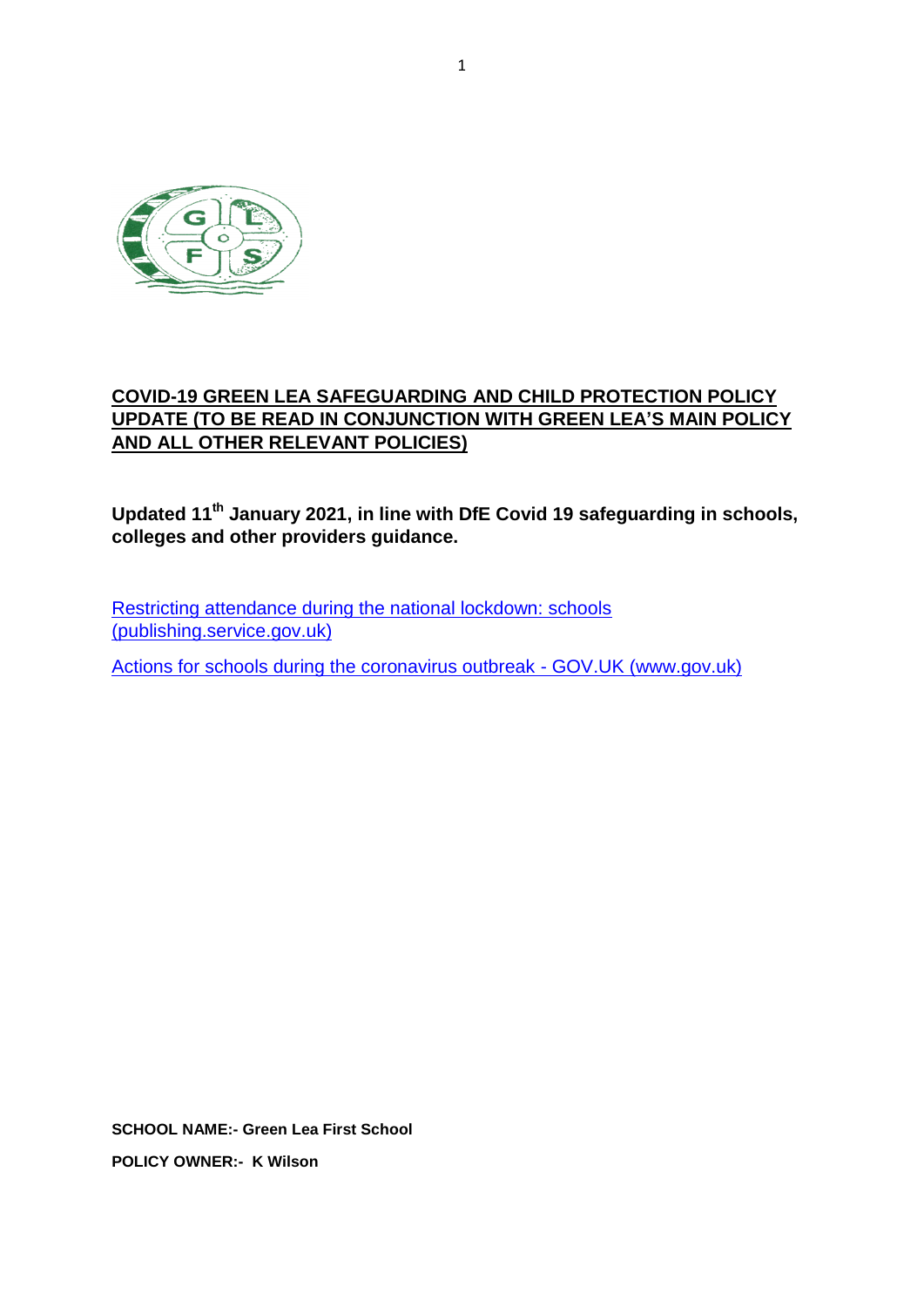#### **DATE OF UPDATE:- 14.1.21**

#### **DATE SHARED WITH STAFF:- 18.1.21**

#### **CONTEXT**

From 5<sup>th</sup> January 2021 parents were asked to support public health efforts by keeping their children at home, wherever possible, and for schools to remain open for those children of workers critical to the COVID-19 response - who absolutely need to attend.

Schools and all childcare providers were also asked to provide care for a limited number of children - children who are vulnerable, and children whose parents are critical to the COVID-19 response and cannot be safely cared for at home.

Schools must continue to have regard to the statutory safeguarding guidance, keeping children safe in education. [Keeping children safe in education](https://assets.publishing.service.gov.uk/government/uploads/system/uploads/attachment_data/file/912592/Keeping_children_safe_in_education_Sep_2020.pdf)  [\(publishing.service.gov.uk\)](https://assets.publishing.service.gov.uk/government/uploads/system/uploads/attachment_data/file/912592/Keeping_children_safe_in_education_Sep_2020.pdf)

### **This is an addendum to the** Green Lea **Safeguarding, and Child Protection policy**.

Name of **school:** Green Lea First School, Milwich

#### **Key contacts**

**Head teacher :- K Wilson Designated Safeguarding Lead :- K Wilson**

**Deputy Designated Safeguarding Lead :- E Hart**

**Chair of Governors :- J Lord**

**Safeguarding Governor:- J Lord**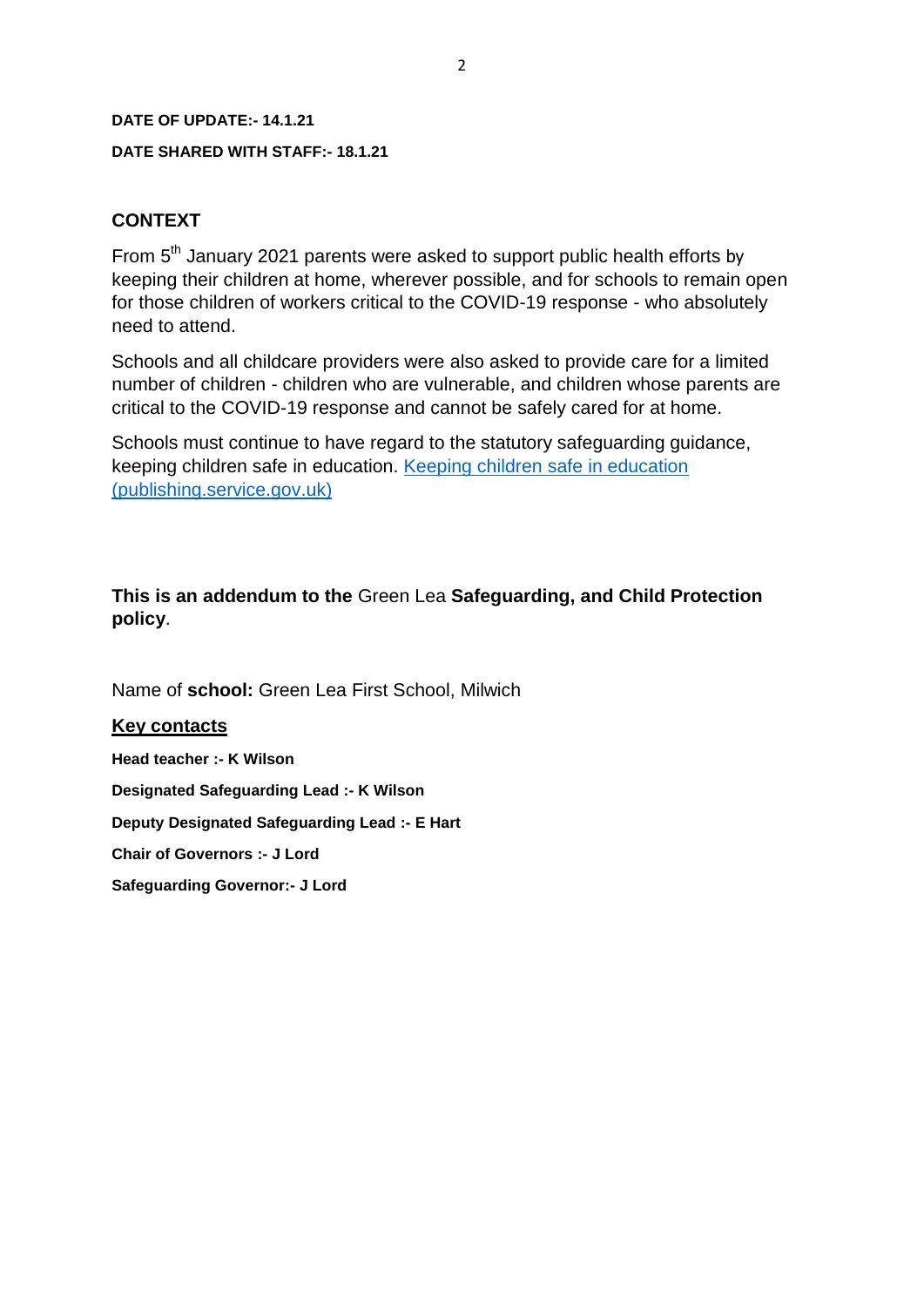# **Contents** Page

| Special schools and specialist Post 16 provision6     |
|-------------------------------------------------------|
|                                                       |
|                                                       |
|                                                       |
|                                                       |
|                                                       |
|                                                       |
| Safer recruitment, volunteers and movement of staff12 |
|                                                       |
|                                                       |
|                                                       |
|                                                       |
|                                                       |
|                                                       |
|                                                       |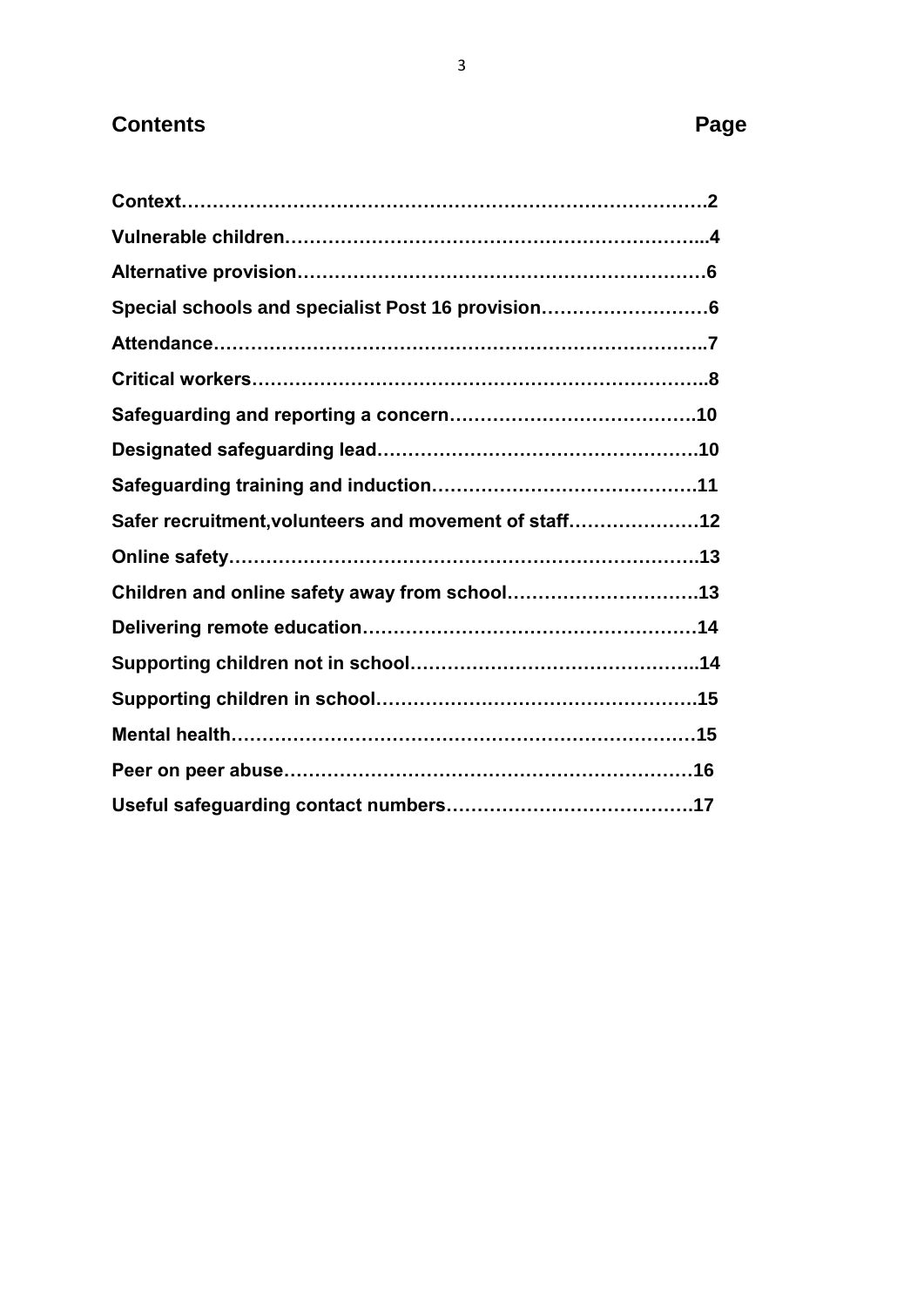# **Vulnerable Children**

Vulnerable children include those who have a social worker and those children and young people up to the age of 25 with education, health and care (EHC) plans

Those who have a social worker include children who have a Child Protection Plan and those who are looked after by the Local Authority. Vulnerable children and young people include those who:

- are assessed as being in need under section 17 of the Children Act 1989, including children and young people who have a child in need plan, a child protection plan or who are a looked-after child
- have an education, health and care (EHC) plan
- have been identified as otherwise vulnerable by educational providers or local authorities (including children's social care services), and who could therefore benefit from continued full-time attendance, this might include:
- children and young people on the edge of receiving support from children's social care services or in the process of being referred to children's services
- adopted children or children on a special guardianship order
- those at risk of becoming NEET ('not in employment, education or training')
- those living in temporary accommodation
- those who are young carers
- those who may have difficulty engaging with remote education at home (for example due to a lack of devices or quiet space to study)
- care leavers

others at the provider and local authority's discretion including pupils and students who need to attend to receive support or manage risks to their mental health

Children of critical workers and vulnerable children who can access schools or educational settings - GOV.UK (www.gov.uk)

Green Lea recognises that previously looked after children are a potentially vulnerable group who may not have a social worker and will consider the support and offer to this cohort of children. In particular families and friend's carers may need additional support. Some previously looked after children may still have significant emotional wellbeing needs linked to their journey into care. Education settings have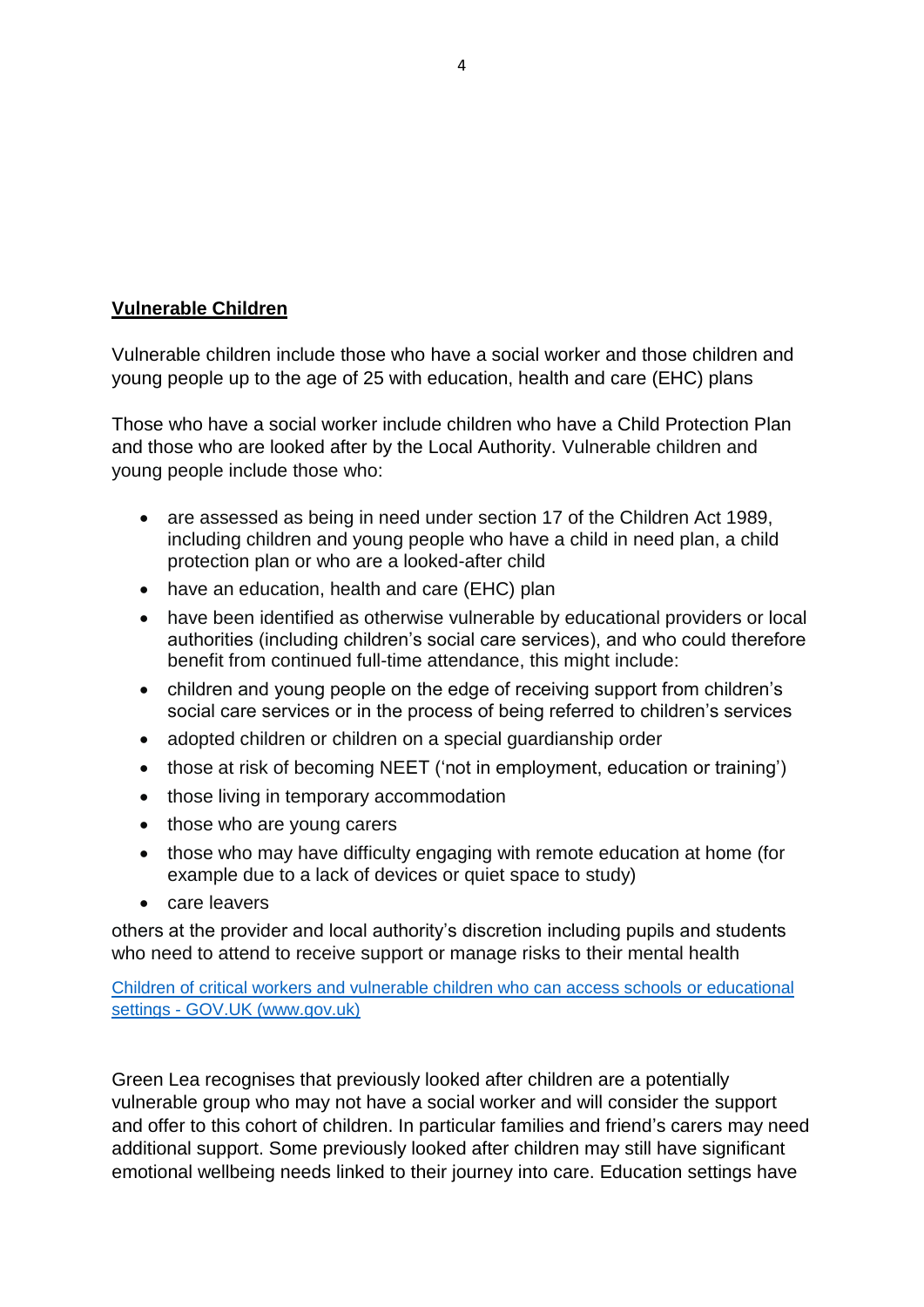a key role in supporting the stability of those children with special guardianship orders or in adoptive homes.

Those with an EHC plan will be risk-assessed in consultation with the Local Authority and parents, to decide whether they need to continue to be offered a school or college place in order to meet their needs, or whether they can safely have their needs met at home. This could include, if necessary, carers, therapists or clinicians visiting the home to provide any essential services. Many children and young people with EHC plans can safely remain at home.

Eligibility for free school meals in and of itself should not be the determining factor in assessing vulnerability.

Senior leaders, especially the Designated Safeguarding Lead (and deputy) know who our most vulnerable children are. They have the flexibility to offer a place to those on the edge of receiving children's social care support.

**Green Lea** will continue to work with and support children's social workers to help protect vulnerable children. This includes working with and supporting children's social workers and the Local Authority virtual school head (VSH) for looked-after and previously looked-after children. We will work with social workers to ensure that Personal Education Plans (PEPs) for Looked After Children are up to date with the current education offer that looked after children are accessing.

The DSL **Katy Wilson** will continue to provide support to teachers and pastoral staff to ensure that contact is maintained with children (and families) who are not attending school.

Schools are expected to allow and strongly encourage vulnerable children and young people to attend. Parents/carers of vulnerable children and young people are strongly encouraged to take up the place. If vulnerable children and young people do not attend, **Katy Wilson** will:

- work together with the local authority and social worker (where applicable) to follow up with the parent or carer to explore the reason for absence, discussing their concerns using supporting guidance considering the child's circumstances and their best interests
- work together with the local authority and social worker (where applicable) and other relevant partners to encourage the child or young person to attend educational provision, particularly where the social worker agrees that the child or young person's attendance would be appropriate

Where schools grant a leave of absence to a vulnerable child or young person they should still speak to parents and carers, and social workers (where applicable) to explore the reasons for this and any concerns raised. The discussions should focus on the welfare of the child or young person and ensuring that the child or young person is able to access appropriate education and support while they are at home.

Where providers have had to temporarily stop on-site provision on public health advice, they should inform the local authority to discuss alternative arrangements for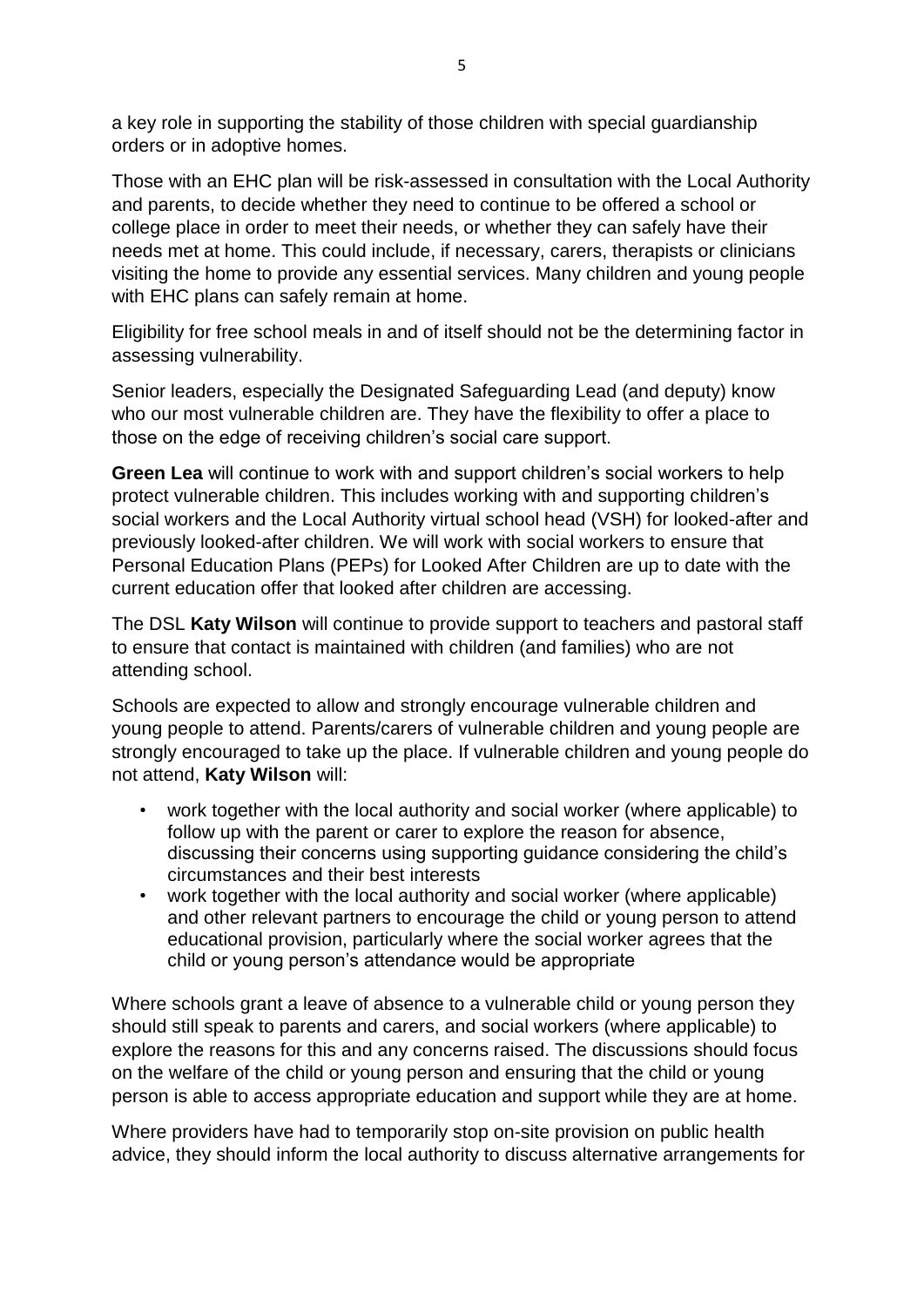vulnerable children and young people and work towards welcoming back pupils as soon as possible, where feasible to do so.

**Green Lea** are encouraged to work collaboratively with other schools and education providers and other local partners (including the local authority, social workers, police, youth services, key workers etc.) to maximise opportunities for face-to face provision for vulnerable children.

Where parents are concerned about the risk of the child contracting COVID19, **Green Lea** or the social worker will talk through these anxieties with the parent/carer following the advice set out by Public Health England.

**Green Lea** will encourage our vulnerable children and young people to attend a school, including remotely if needed. The DSL will continue to provide support to teachers and pastoral staff to ensure that contact is maintained with children (and families) who are not attending school.

### **Alternative provision schools**

Alternative Provision schools should remain open to vulnerable children and young people and children of critical works (recognising that the characteristics of the cohorts in alternative provision will mean these settings continue to offer face to face provision for all pupils, where appropriate).

We expect AP schools to actively encourage those they consider to be vulnerable – identified in partnership with local services - to attend provision. They should provide robust remote learning for those who are not attending.

On occasion AP schools will encounter circumstances where they cannot provide their usual interventions and provision at adequate staffing ratios, or with staff with vital specialist training. In these circumstances they should seek to resume as close as possible to full time provision, as soon as possible, for all children of critical workers and those deemed vulnerable.

Hospital schools should continue to provide full time education where it is safe and feasible to do so, and in line with hospital infection prevention and control (IPC) measures.

#### **Special School section removed as not applicable**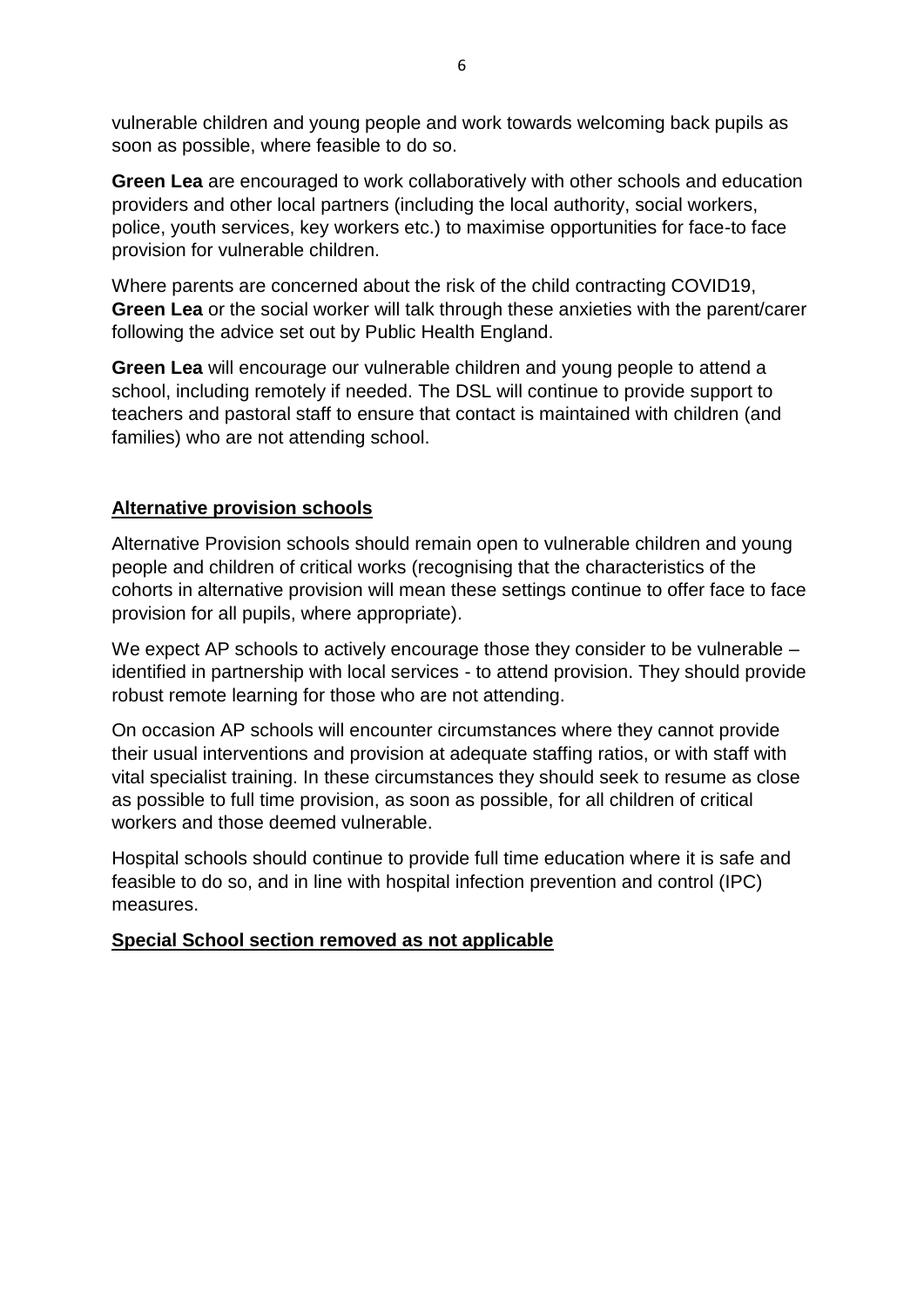# **Attendance**

During this period of national lockdown, primary, secondary, alternative provision and special schools will remain open to vulnerable children and young people and the children of critical workers only (recognising that the characteristics of the cohorts in special schools and alternative provision will mean these settings continue to offer face to face provision for all pupils, where appropriate). All other pupils should receive remote education. Pupils who are self-isolating should not attend school. Clinically extremely vulnerable pupils are also advised not to attend school.

**Green Lea** will continue to record attendance in the register. We will follow up on absences of the pupils who are expected to be in school but where a parent wishes for their child to be absent, we may authorise the absence during this national lockdown period.

All pupils who are not eligible to be in school should be marked as Code X. They are not attending because they are following public health advice. As vulnerable children are still expected to attend school full time, they should not be marked as Code X if they are not in school (except if they are shielding, self-isolating or quarantining). If the parent of a vulnerable child wishes their child to be absent, the parent should let the school know.

The DfE expects schools to grant applications for leave of absence given the exceptional circumstances. This should be recorded as code C (leave of absence authorised by the school) unless another authorised absence code is more applicable.

Shielding advice is currently in place, and so all children still deemed clinically extremely vulnerable are advised not to attend school.

**Green Lea** and social workers will agree with parents/carers whether children in need should be attending school and we will then follow up on any pupil that they were expecting to attend, who does not.

We will also follow up with any parent or carer who has arranged care for their child(ren) and the child(ren) subsequently do not attend.

Phone calls will be made to the parents/carers in these circumstances.

In all circumstances where a vulnerable child does not take up their place at school, or discontinues, **Green Lea** will notify their social worker.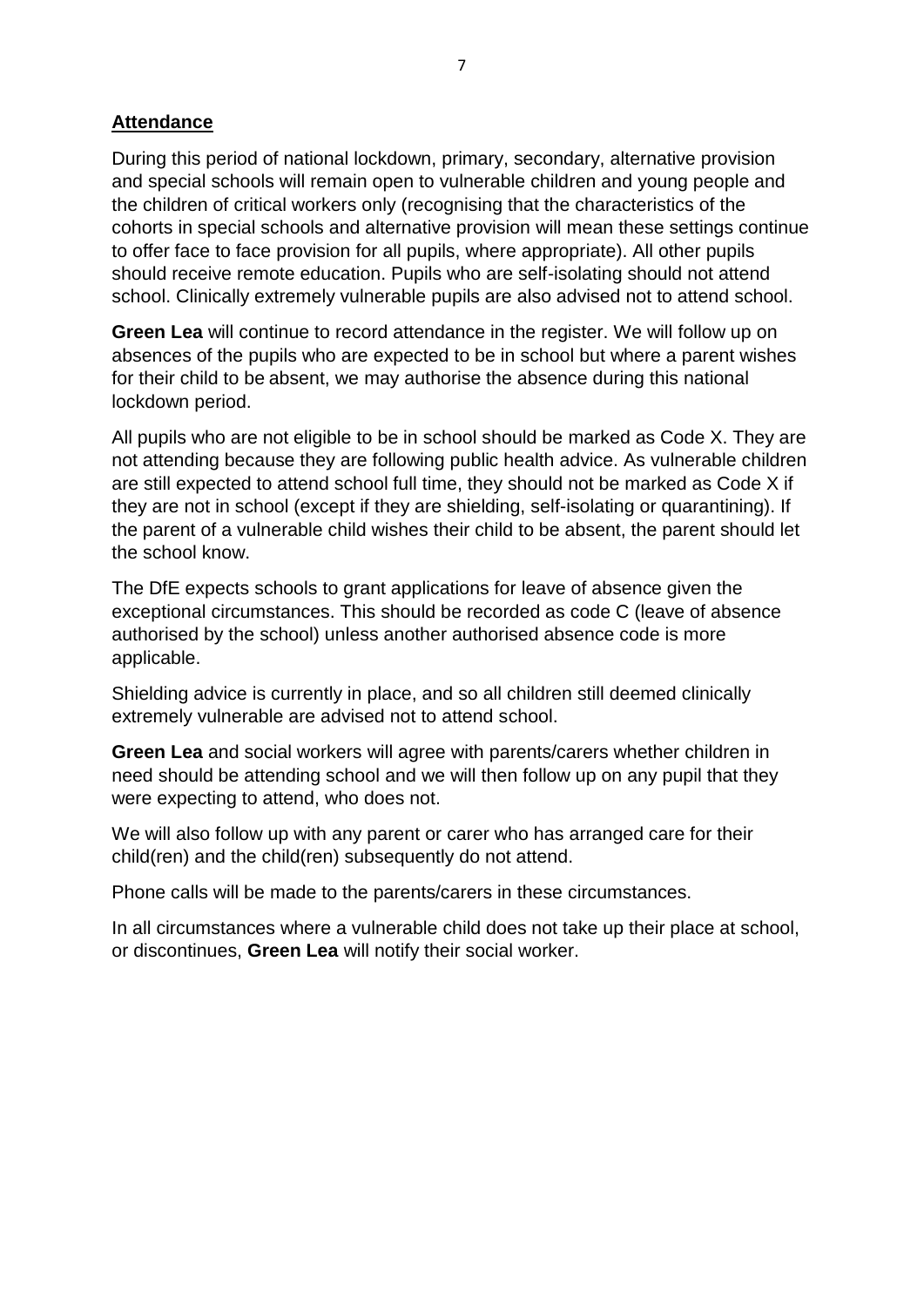# **Critical workers**

Parents whose work is critical to the coronavirus (COVID-19) and EU transition response include those who work in health and social care and in other key sectors outlined in the following sections. Children with at least one parent or carer who is a critical worker can go to school or college if required, but parents and carers should keep their children at home if they can.

[Critical workers and vulnerable children who can access schools or educational](https://www.gov.uk/government/publications/coronavirus-covid-19-maintaining-educational-provision?utm_source=4%20January%202021%20C19&utm_medium=Daily%20Email%20C19&utm_campaign=DfE%20C19)  settings - [GOV.UK \(www.gov.uk\)](https://www.gov.uk/government/publications/coronavirus-covid-19-maintaining-educational-provision?utm_source=4%20January%202021%20C19&utm_medium=Daily%20Email%20C19&utm_campaign=DfE%20C19)

The full list can be found here:

This includes, but is not limited to, doctors, nurses, midwives, paramedics, social workers, care workers, and other frontline health and social care staff including volunteers; the support and specialist staff required to maintain the UK's health and social care sector; those working as part of the health and social care supply chain, including producers and distributors of medicines and medical and personal protective equipment.

Education and childcare :-

- childcare
- support and teaching staff
- social workers
- specialist education professionals who must remain active during the coronavirus (COVID-19) response to deliver this approach

Key Public Services:-

- those essential to the running of the justice system
- religious staff
- charities and workers delivering key frontline services
- those responsible for the management of the deceased
- journalists and broadcasters who are providing public service broadcasting

Local and national government. This only includes those administrative occupations essential to the effective delivery of:-

- the coronavirus (COVID-19) response, and the delivery of and response to EU transition
- essential public services, such as the payment of benefits and the certification or checking of goods for import and export (including animal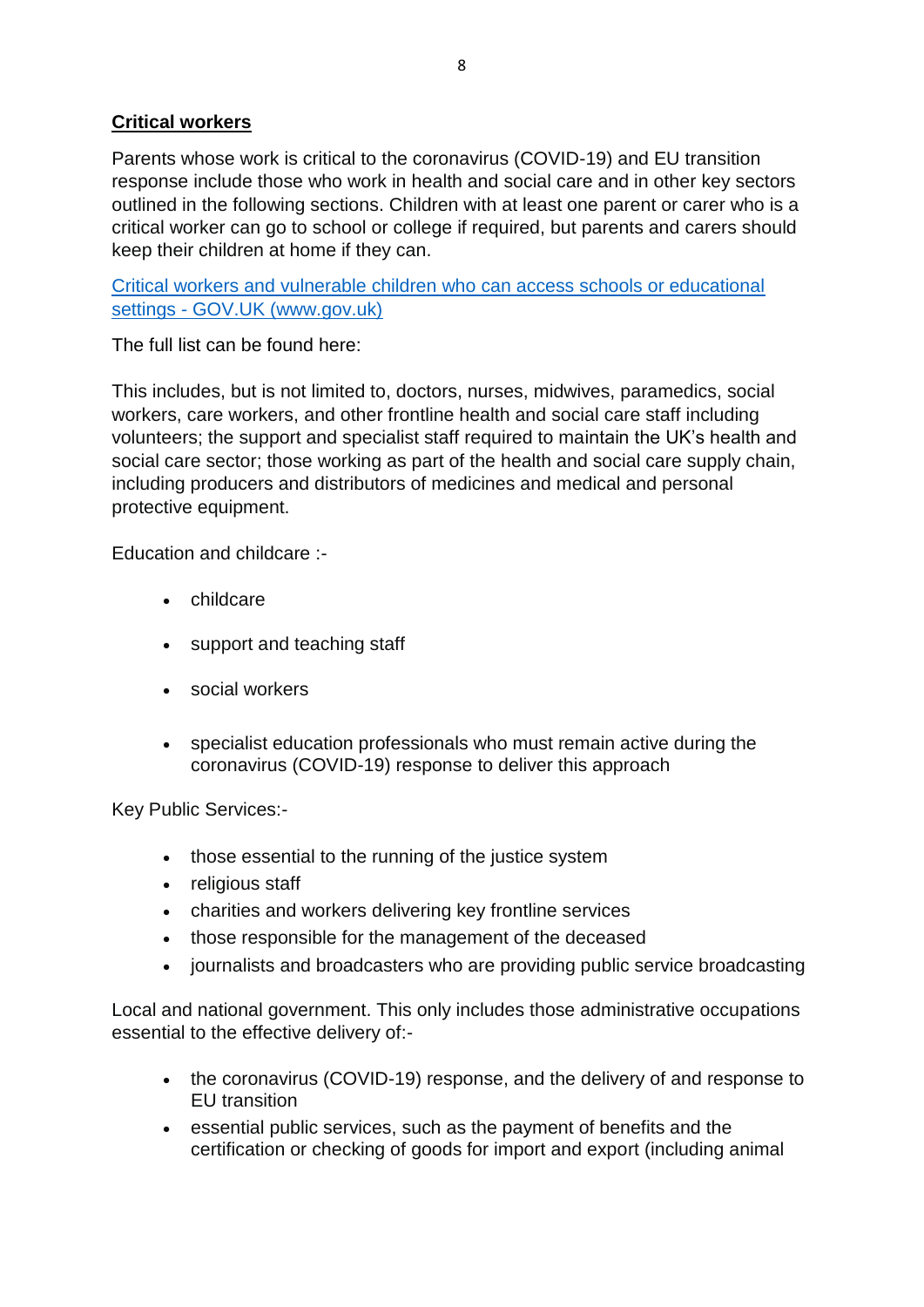products, animals, plants and food), including in government agencies and arms length bodies

Food and other necessary good. This includes those involved in food:-

- production
- processing
- distribution
- sale and delivery
- as well as those essential to the provision of other key goods (for example hygienic and veterinary medicines)

Public safety and national security. This includes:-

- police and support staff
- Ministry of Defence civilians
- contractor and armed forces personnel (those critical to the delivery of key defence and national security outputs and essential to the response to the coronavirus (COVID-19) outbreak and EU transition)
- fire and rescue service employees (including support staff)
- National Crime Agency staff
- those maintaining border security, prison and probation staff and other national security roles, including those overseas

# Transport and border.

This includes those who will keep the air, water, road and rail passenger and freight transport modes operating during the coronavirus (COVID-19) response and EU transition, including those working on transport systems through which supply chains pass and those constructing or supporting the operation of critical transport and border infrastructure through which supply chains pass.

Utilities, communication and financial services. This includes:-

- staff needed for essential financial services provision (including but not limited to workers in banks, building societies and financial market infrastructure)
- the oil, gas, electricity and water sectors (including sewerage)
- information technology and data infrastructure sector and primary industry supplies to continue during the coronavirus (COVID-19) response
- key staff working in the civil nuclear, chemicals, telecommunications (including but not limited to network operations, field engineering, call centre staff, IT and data infrastructure, 999 and 111 critical services)
- postal services and delivery
- payments providers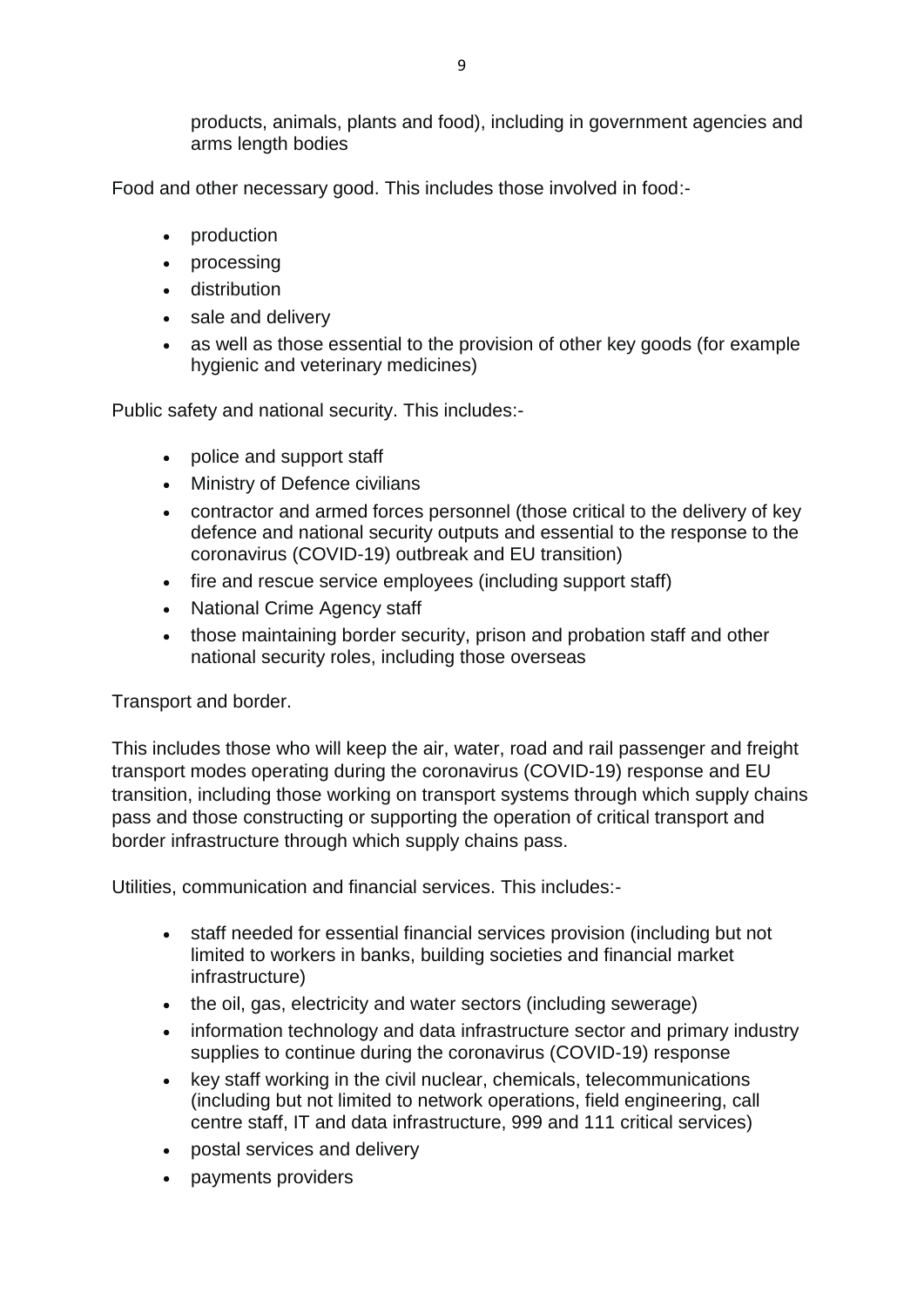waste disposal sectors

### [Children of critical workers and vulnerable children who can access schools or educational](https://www.gov.uk/government/publications/coronavirus-covid-19-maintaining-educational-provision/guidance-for-schools-colleges-and-local-authorities-on-maintaining-educational-provision)  settings - GOV.UK [\(www.gov.uk\)](https://www.gov.uk/government/publications/coronavirus-covid-19-maintaining-educational-provision/guidance-for-schools-colleges-and-local-authorities-on-maintaining-educational-provision)

# **Safeguarding and reporting of concerns**

Where staff have a concern about a child, they should continue to follow the process outlined in our Safeguarding Policy. **[\(www.greenlea.staffs.sch.uk\)](http://www.greenlea.staffs.sch.uk/)** 

Staff are reminded of the need to report and record any concern immediately and without delay.

Where staff are concerned about an adult working with children in the school, they should report the concern to the headteacher.

If there is a requirement to make a notification to the headteacher whilst away from school, this should be done verbally over the phone and followed up with an email to the head teacher to confirm the discussion.

Concerns around the Headteacher should be directed to the Chair of Governors Mr John Lord.

Schools must continue to have regard to the statutory safeguarding guidance, keeping children safe in education.

It will be important that all staff working in the school are aware of this revised policy addendum.

There should be no change to local multi-agency safeguarding arrangements, which remain the responsibility of the three safeguarding partners (local authorities, clinical commissioning groups and chief officers of police). We expect all local safeguarding partners to be vigilant and responsive to all safeguarding threats and ensure vulnerable children and young persons are safe – particularly as more children and young people will be learning remotely.

#### **Designated Safeguarding Lead**

It is expected that **Green Lea** will have a trained DSL (or deputy) available on site. However, it is recognised that there may be operational challenges to this. In such cases, there are two options to consider:

- a trained DSL (or deputy) from the school can be available to be contacted via phone or online video, for example working from home
- sharing trained DSLs (or deputies) with other schools (who should be available to be contacted via phone or online video)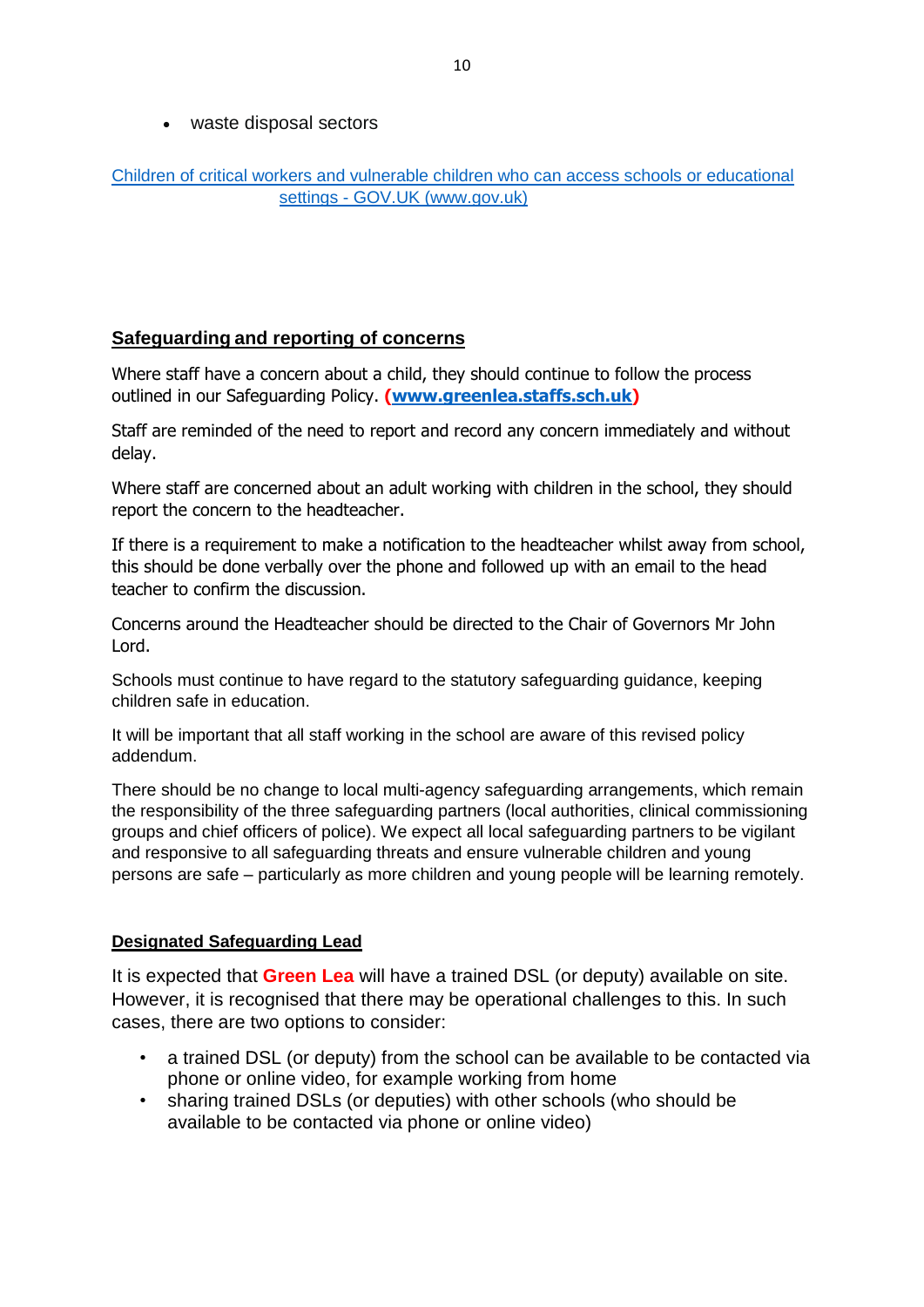Where a trained DSL (or deputy) is not on site, in addition to one of the above options, a senior leader should take responsibility for co-ordinating safeguarding on site.

This might include updating and managing access to child protection online systems and liaising with the offsite DSL (or deputy) and as required liaising with children's social workers where they require access to children in need and/or to carry out statutory assessments at the Academy.

The DSL will ensure all relevant safeguarding and welfare information held on children remains accurate, and complete. If a child from our school attends another setting, we will do what we can reasonably to provide the receiving institution with relevant welfare and child protection information

It is important that all staff and volunteers have access to a trained DSL (or deputy). On each day staff on site will be made aware of that person is and how to speak to them.

The DSL will continue to engage with social workers, and attend all multi-agency meetings, which can be done remotely.

# **Safeguarding Training and Induction**

All existing school staff at **Green Lea** have had safeguarding training and have read part 1 of Keeping Children Safe in Education (2020). The DSL should communicate with staff any new local arrangements, so they know what to do if they are worried about a child.

Where new staff are recruited, or new volunteers enter **Green Lea**, they will continue to be provided with a safeguarding induction.

If staff are deployed from another education or children's workforce setting to our school, we will consider the DfE supplementary guidance on safeguarding children during the COVID-19 pandemic and will accept portability as long as the current school confirms in writing that: -

- the individual has been subject to an enhanced DBS and children's barred list check
- there are no known concerns about the individual's suitability to work with children
- there is no ongoing disciplinary investigation relating to that individual
- that the member of staff has received appropriate safeguarding training.

Upon arrival, they will be given a copy of our child protection policy, confirmation of local processes and confirmation of DSL arrangements.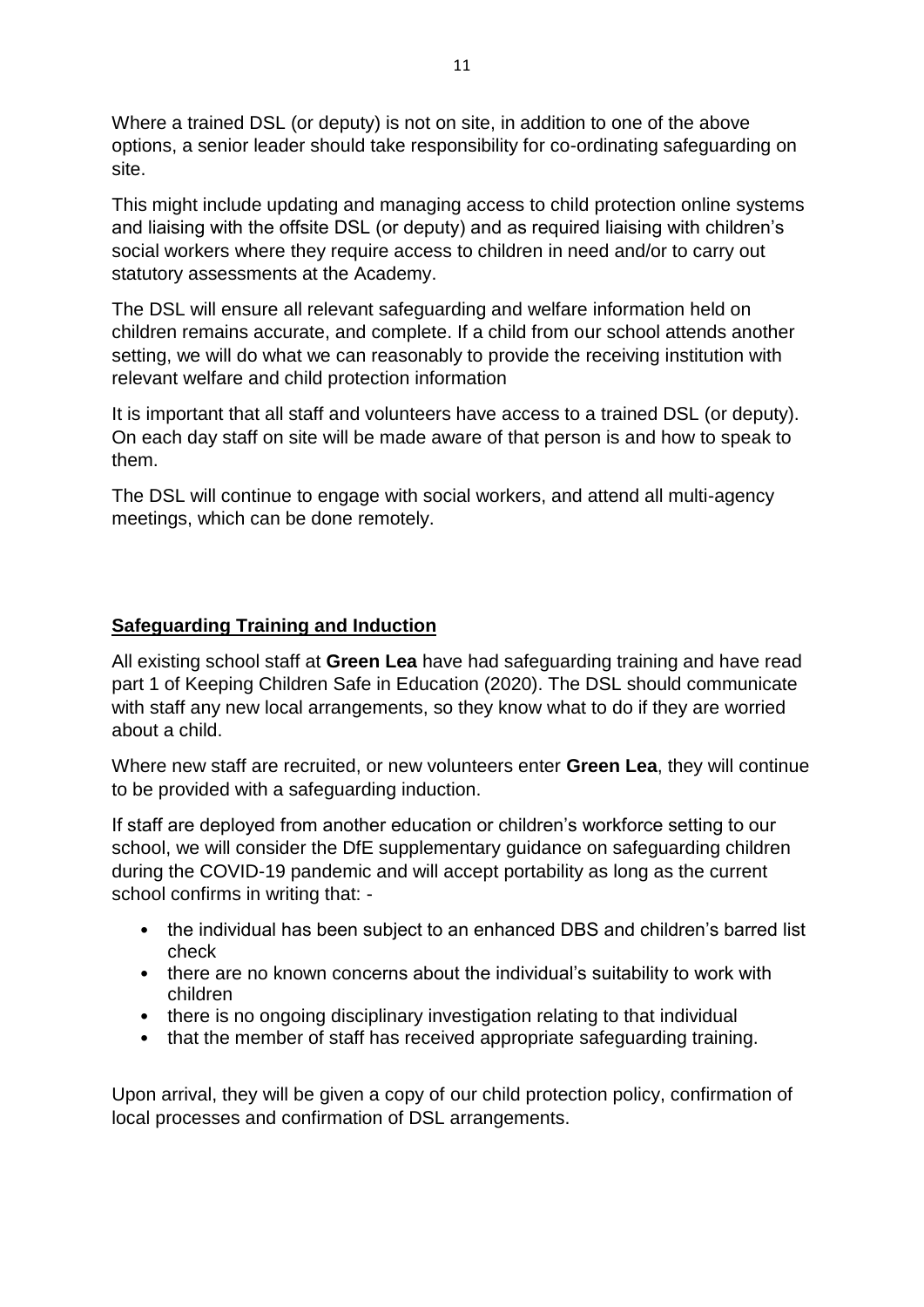It remains essential that people who are unsuitable are not allowed to enter the children's workforce or gain access to children. When recruiting new staff, **Green Lea** will continue to follow the relevant safer recruitment processes for their setting, including, as appropriate, relevant sections in part 3 of Keeping Children Safe in Education (2020) (KCSIE). Schools must comply with their legal duties regarding pre-appointment including having regard to part three of the statutory safeguarding guidance keeping children safe in education.

Where **Green Lea** are utilising volunteers, that **Green Lea** will continue to follow the checking and risk assessment process as set out in paragraphs 167 to 172 of KCSIE. Under no circumstances will a volunteer who has not been checked be left unsupervised or allowed to work in regulated activity.

**Green Lea** will continue to follow the legal duty to refer to the DBS anyone who has harmed or poses a risk of harm to a child or vulnerable adult. Full details can be found at paragraph 163 of KCSIE.

**Green Lea** will also continue to consider and make referrals to the Teaching Regulation Agency (TRA) as per paragraph 166 of KCSIE and the TRA's 'Teacher misconduct advice for making a referral. During the COVID-19 period all referrals should be made by emailing: misconduct.teacher@education.gov.uk

Whilst acknowledging the challenge of the current National emergency, it is essential from a safeguarding perspective that Green Lea is aware, on any given day, which staff/volunteers will be in **Green Lea**, and that appropriate checks have been carried out, especially for anyone engaging in regulated activity. As such, **Green Lea** will continue to keep the single central record (SCR) up to date as outlined in paragraphs 148 to 156 in KCSIE.

# **Volunteers**

Volunteers may be used to support the work of the school, as would usually be the case. It is important that they are properly supported and given appropriate roles. Where schools are using volunteers, they should continue to follow the checking and risk assessment process as set out in the volunteer section in part 3 of keeping children safe in education.

Under no circumstances will a volunteer who has not been checked be left unsupervised or allowed to work in regulated activity. Mixing of volunteers across groups should be kept to a minimum, and they should remain 2 metres from pupils and staff where possible.

Existing volunteers in regulated activity do not have to be re-checked if they have already had a DBS check (which includes barred list information).

Supervision must be:

by a person who is in regulated activity.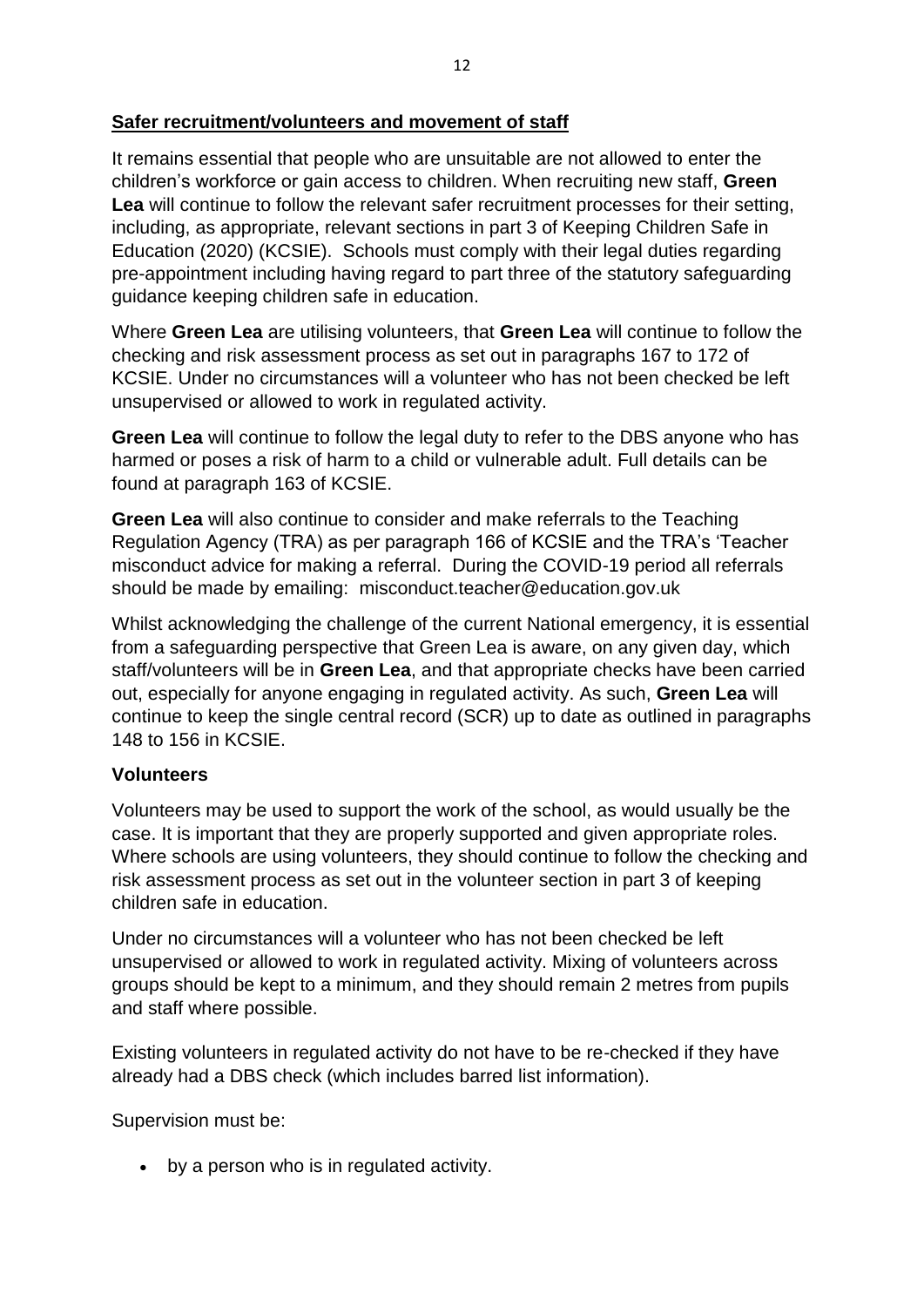- regular and day to day; and
- reasonable in all the circumstances to ensure the protection of children.

# **Online safety in Green Lea**

We will continue to provide a safe environment, including online. This includes the use of an online filtering system. Where pupils are using computers in **Green Lea**, appropriate supervision will be in place.

### **Children and online safety at Green Lea**

It is important that all staff who interact with children, including online, continue to look out for signs a child may be at risk. Any such concerns should be dealt with as per the Child Protection Policy and where appropriate referrals should still be made to children's social care and as required, the police.

Online teaching should follow the same principles as set out in the online teaching and learning policy and all live lessons must be recorded.

**Green Lea** will ensure any use of online learning tools and systems is in line with privacy and data protection/GDPR requirements.

Below are some things to consider IF there are virtual lessons, especially where webcams are involved:

- No 1:1s, groups only, unless specific permission has been granted.
- Staff and children must wear suitable clothing, as should anyone else in the household.
- Any computers used should be in appropriate areas, for example, not in staff bedrooms; and the background should be blurred.
- Language must be professional and appropriate, including any family members in the background.
- Staff must only use platforms specified by senior leaders and approved by our IT network manager / provider to communicate with students
- Staff should note the length, time, date and attendance of any sessions held and report any safeguarding concerns.

The behaviour policy has an addendum for conduct in online lessons

It is important that all staff who interact with children, including online, continue to look out for signs a child may be at risk. Any such concerns should be dealt with as per **Green Lea's** Child Protection Policy and where appropriate referrals should still be made to children's social care and as required, the police. Online teaching should follow the same principles as set out in **Green Lea's** code of conduct.

**Green Lea** will ensure that any use of online learning tools and systems is in line with privacy and data protection/GDPR requirements.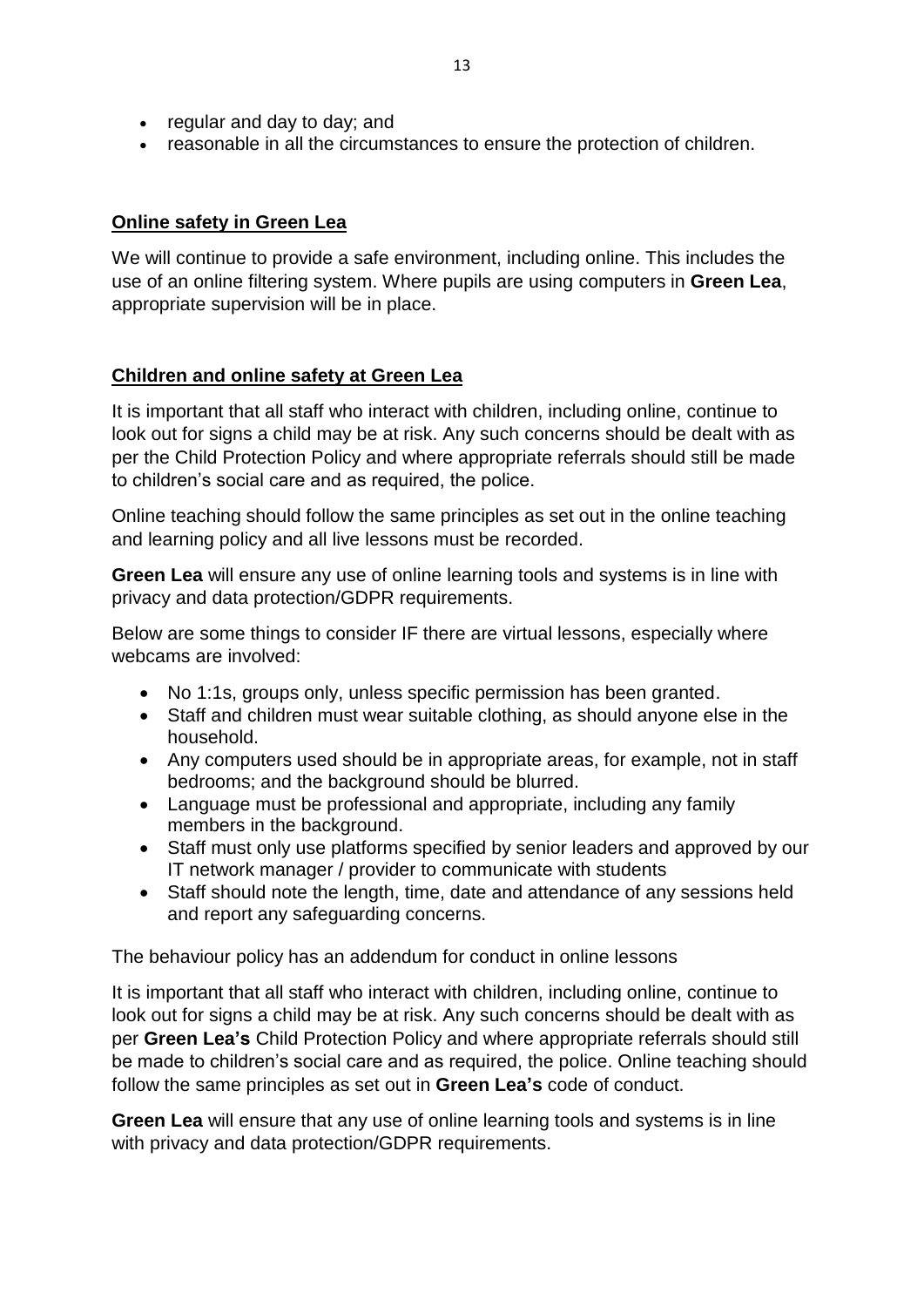#### **Delivering remote education safely**

Keeping children safe online is essential. [https://www.gov.uk/government/publications/keeping-children-safe-in-education--2](file:///C:/Users/gordon.mcburnie.CHASETERRMIS/AppData/Local/Microsoft/Windows/Temporary%20Internet%20Files/Content.IE5/IELXUKG4/keeping%20children%20safe%20in%20education)

The statutory guidance keeping children safe in education provides schools and colleges with information on what they should be doing to protect their pupils online. Support on delivering online remote education safely is available from:

[•safe remote learning](file:///C:/Users/gordon.mcburnie.CHASETERRMIS/AppData/Local/Microsoft/Windows/Temporary%20Internet%20Files/Content.IE5/IELXUKG4/safe%20remote%20learning) safe remote learning, published by SWGfL

• [online safety](file:///C:/Users/gordon.mcburnie.CHASETERRMIS/AppData/Local/Microsoft/Windows/Temporary%20Internet%20Files/Content.IE5/IELXUKG4/online%20safety) online safety and safeguarding, published by LGfL, which covers safe remote learning

• the National Cyber Security Centre, which includes which video conference service is right for you and using video conferencing services securely [video conferencing](file:///C:/Users/gordon.mcburnie.CHASETERRMIS/AppData/Local/Microsoft/Windows/Temporary%20Internet%20Files/Content.IE5/IELXUKG4/video%20conferencing)

• [safeguarding and remote education during coronavirus Covid-19](file:///C:/Users/gordon.mcburnie.CHASETERRMIS/AppData/Local/Microsoft/Windows/Temporary%20Internet%20Files/Content.IE5/IELXUKG4/safeguarding%20and%20remote%20education%20during%20coronavirus%20Covid-19) safeguarding and remote education during coronavirus (COVID-19)

• annex C of keeping children safe in education [https://www.gov.uk/government/publications/keeping-children-safe-in-education--2](file:///C:/Users/gordon.mcburnie.CHASETERRMIS/AppData/Local/Microsoft/Windows/Temporary%20Internet%20Files/Content.IE5/IELXUKG4/keeping%20children%20safe%20in%20education) 

#### **Supporting children not in Green Lea**

**Green Lea** is committed to ensuring the safety and wellbeing of all their Children and Young people.

Where the DSL has identified a child to be on the edge of social care support, or who would normally receive pastoral-type support in **Green Lea**, they should ensure that a robust communication plan is in place for that child or young person.

Details of this plan must be recorded as should a record of contact have made.

The communication plans can include; remote contact, phone contact, door-step visits. Other individualised contact methods should be considered and recorded.

**Green Lea** DSL will work closely with all stakeholders to maximise the effectiveness of any communication plan. This plan must be reviewed regularly (at least once a fortnight) and where concerns arise, the DSL will consider any referrals as appropriate. **Green Lea** share safeguarding messages on its website and social media pages.

**Green Lea** recognises that **Green Lea** is a protective factor for children and young people, and that the current circumstances, can affect the mental health of pupils and their parents/carers. All **Green Lea** staff are aware of this in setting expectations of pupils' work where they are at home.

**Green Lea** will ensure that where they care for children of critical workers and vulnerable children on site, they ensure appropriate support is in place for them.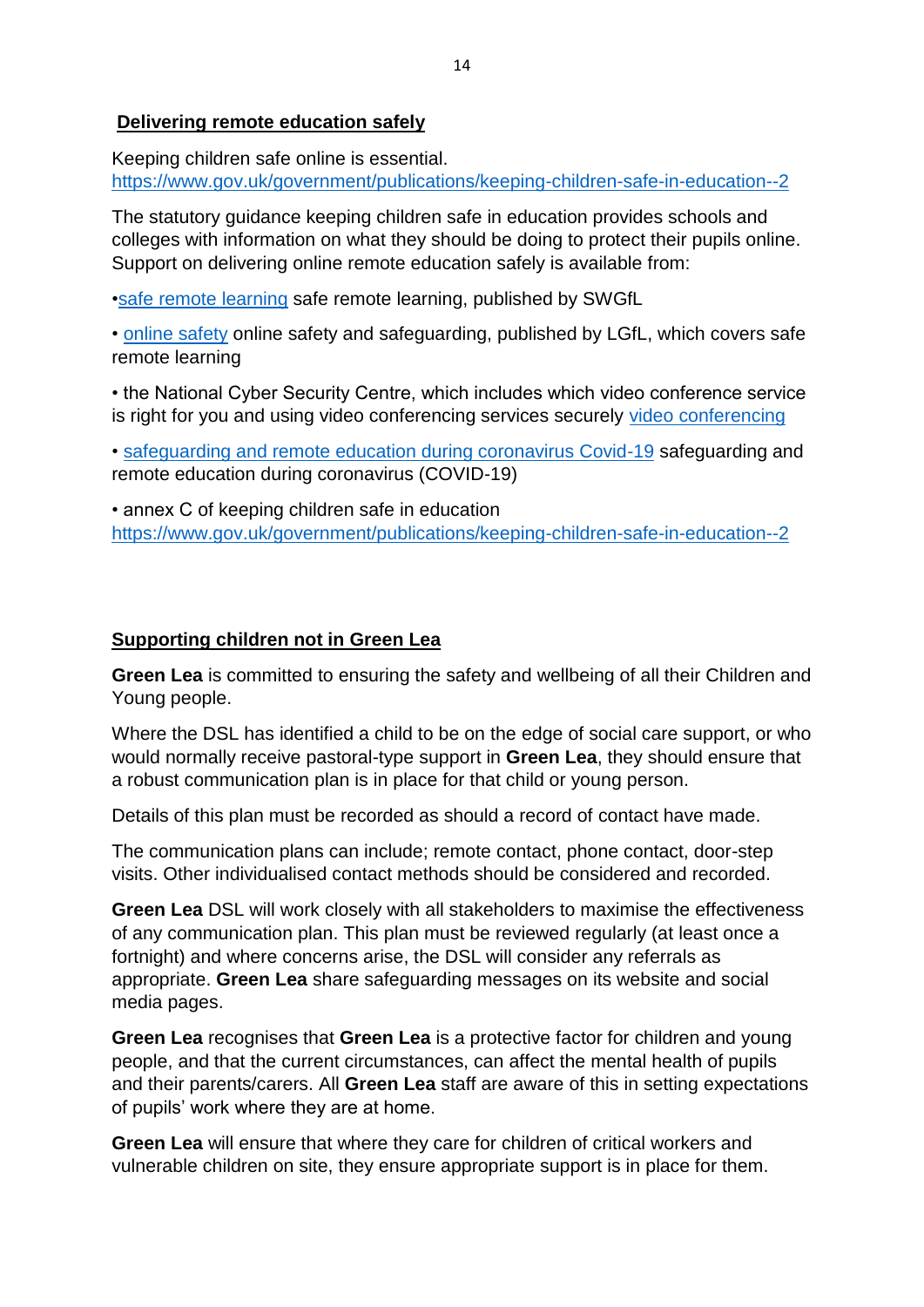# **Supporting children in Green Lea First School**

**Green Lea** is committed to ensuring the safety and wellbeing of all its pupils. Our pupils will continue to have a safe space for all children to attend and flourish. Our Governors and Head Teacher will ensure that appropriate staff are on site and staff to pupil ratio numbers are appropriate, to maximise safety.

**Green Lea** will refer to the Government guidance for education and childcare settings on how to implement social distancing and continue to follow the advice from Public Health England on handwashing and other measures to limit the risk of spread of COVID19. They will ensure that where we care for children of critical workers , vulnerable children and returning pupils on site, we ensure appropriate support is in place for them.

Where **Green Lea** has concerns about the impact of staff absence – such as the Designated Safeguarding Lead or first aiders – they will discuss them immediately with the Chair of Governors.

### **Mental Health**

**Green Lea** are aware of the impact of the negative experiences and distressing life events on the mental health of children, parents and staff. We will, as we always have, ensure there is appropriate support and signposting to relevant support agencies in place, and also supporting those children who continue to work from home

Pupils may be experiencing a variety of emotions in response to the coronavirus (COVID19) outbreak, such as anxiety, stress or low mood. This may particularly be the case for vulnerable children, including those with a social worker and young carers. It is important to contextualise these feelings as normal responses to an abnormal situation. Some may need support to re-adjust, either to a return to learning at home or being in school without their peers, and some may be showing signs of more severe anxiety or depression. Others will not be experiencing any challenges and will be content with the change in circumstances.

The return to remote learning for most will limit pupils' social interaction with their peers, carers and teachers, which may have an impact on wellbeing.

To support school staff to understand how coronavirus (COVID-19) is affecting children and young people's mental health and wellbeing, and what they can do to look after, promote and support their own, other staff's and children and young people's wellbeing and mental health, the government has recently launched the [wellbeing for Education Return programme](file:///C:/Users/gordon.mcburnie.CHASETERRMIS/AppData/Local/Microsoft/Windows/Temporary%20Internet%20Files/Content.IE5/IELXUKG4/wellbeing%20for%20Education%20Return%20programme)

Schools should also provide more focused pastoral support where issues are identified that individual pupils may need help with, drawing on external support where necessary and possible. Schools should also consider support needs of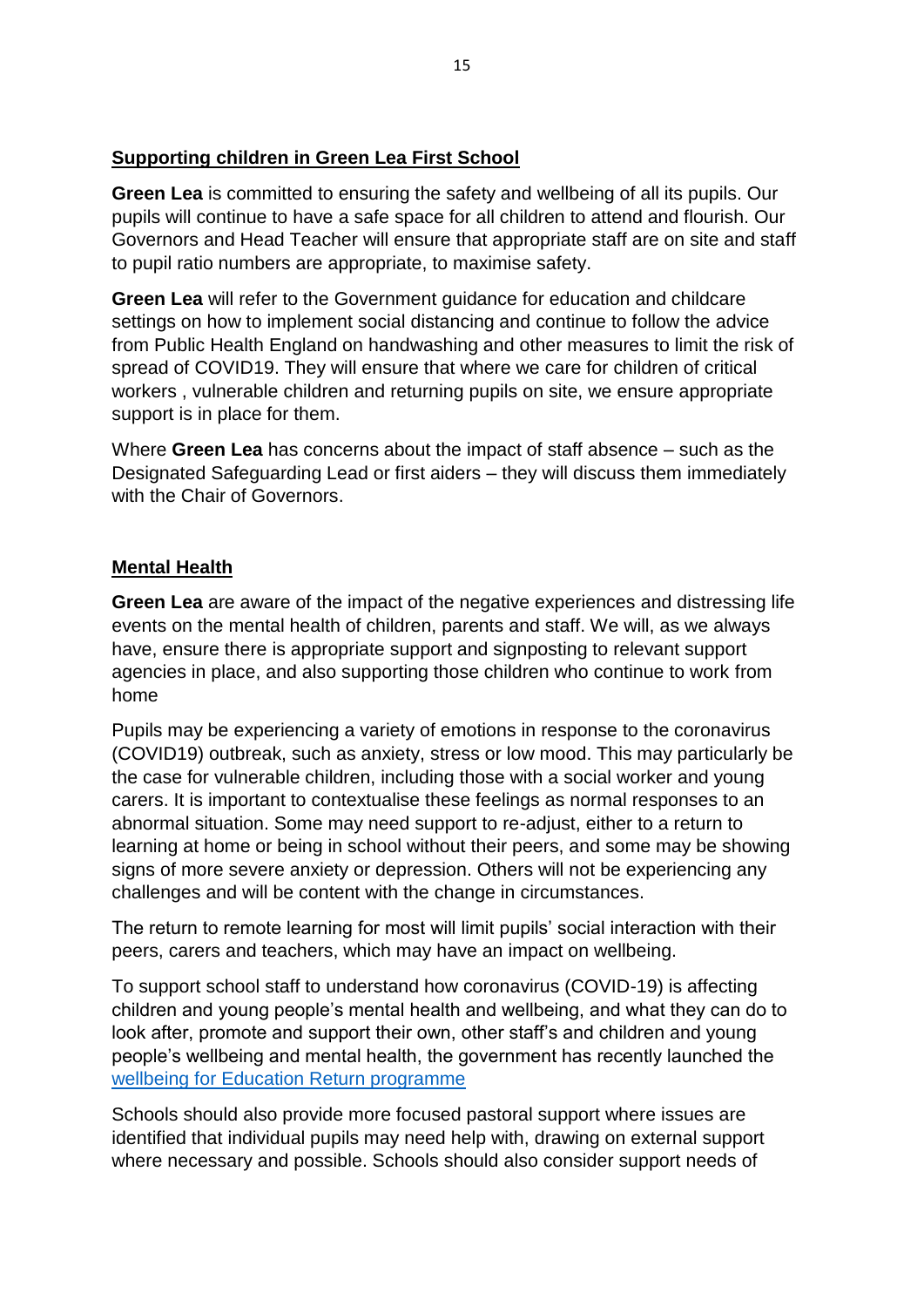particular groups they are already aware need additional help (for example, children in need.)

Schools should also make sure that parents and pupils are aware of who in the school to contact if they have a new concern about mental health and wellbeing.

We should consider the provision of pastoral and extra-curricular activities to all pupils, including those learning at home (for example through online activities and assemblies), designed to:

- Support social engagement and maintaining friendships
- Address and equip pupils to respond to issues linked to coronavirus (COVID-19)
- Support pupils with approaches to improving their physical and mental wellbeing

We should consider how we are working with school nursing services to support the health and wellbeing of their pupils; school nursing services are continuing to offer support to pupils in school and working remotely– school nurses as leaders of the healthy child programme can offer a range of support including:

- support for resilience, mental health and wellbeing including anxiety, bereavement and sleep issues
- support for pupils with additional and complex health needs
- supporting vulnerable children and keeping children safe Schools and school nurses need to work together to ensure delivery of the [healthy child](file:///C:/Users/gordon.mcburnie.CHASETERRMIS/AppData/Local/Microsoft/Windows/Temporary%20Internet%20Files/Content.IE5/IELXUKG4/healthy%20child) programme (which includes immunisation), identifying health and wellbeing needs which

# **Peer on Peer Abuse**

**Green Lea** recognises that during the closure a revised process may be required for managing any report of such abuse and supporting victims. Where **Green Lea** receives a report of peer on peer abuse, they will follow the principles as set out in part 5 of KCSIE and of those outlined within the **Green Lea** Child Protection Policy. Our school will listen and work with the young person, parents/carers and any multiagency partner required to ensure the safety and security of that young person.

Concerns and actions will be recorded and appropriate referrals made.